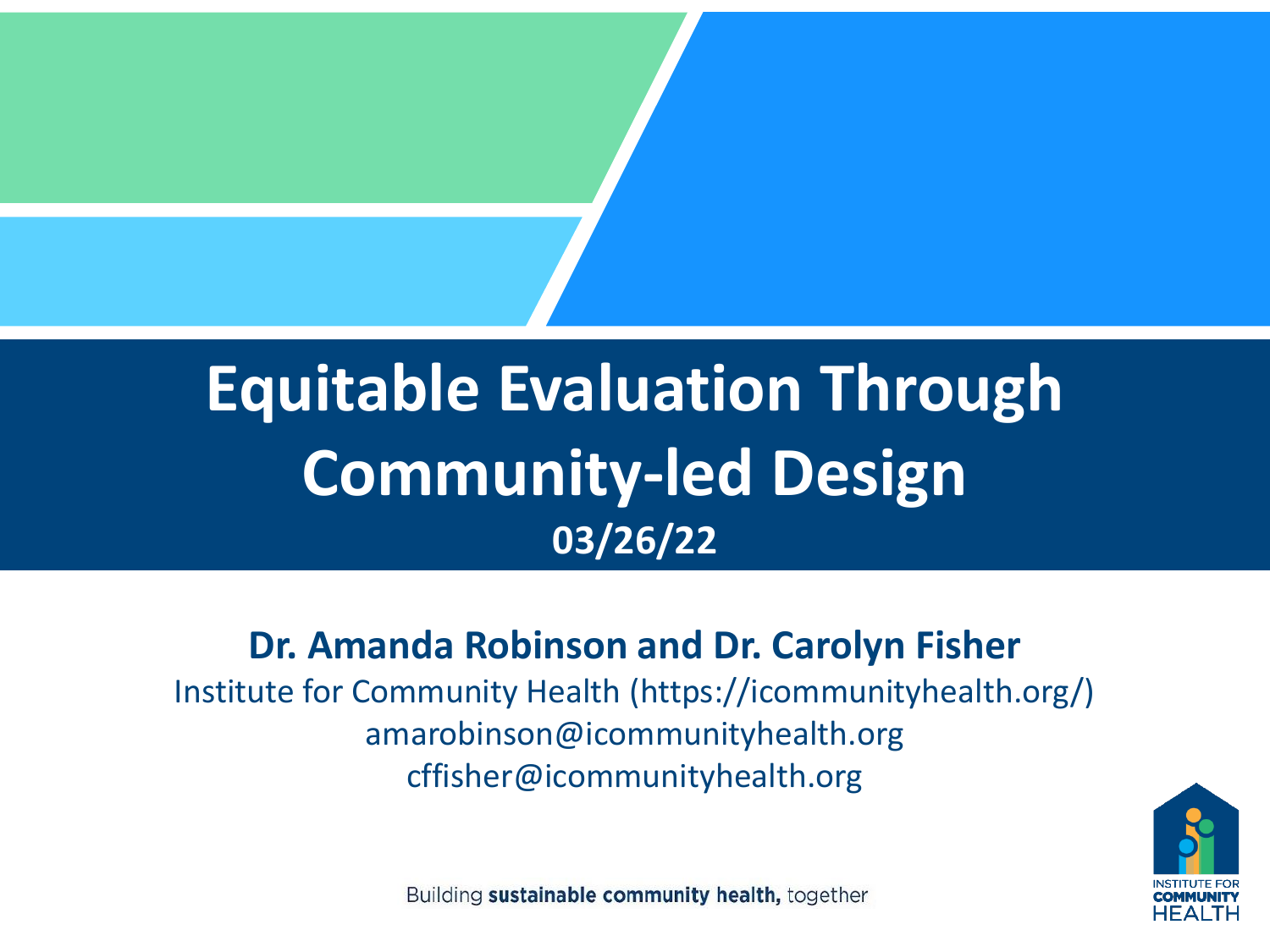## **Voices for Health Justice Project**

- Project provides funding for 25 programs across 24 states focused on building the power of health care consumer advocates, with a focus on grassroots organizing, racial justice and antiracism
- The Institute for Community Health was hired to evaluate the program. Our evaluation draws from utilization-focused and equitable evaluation approaches and emphasizes participation and real-time learning

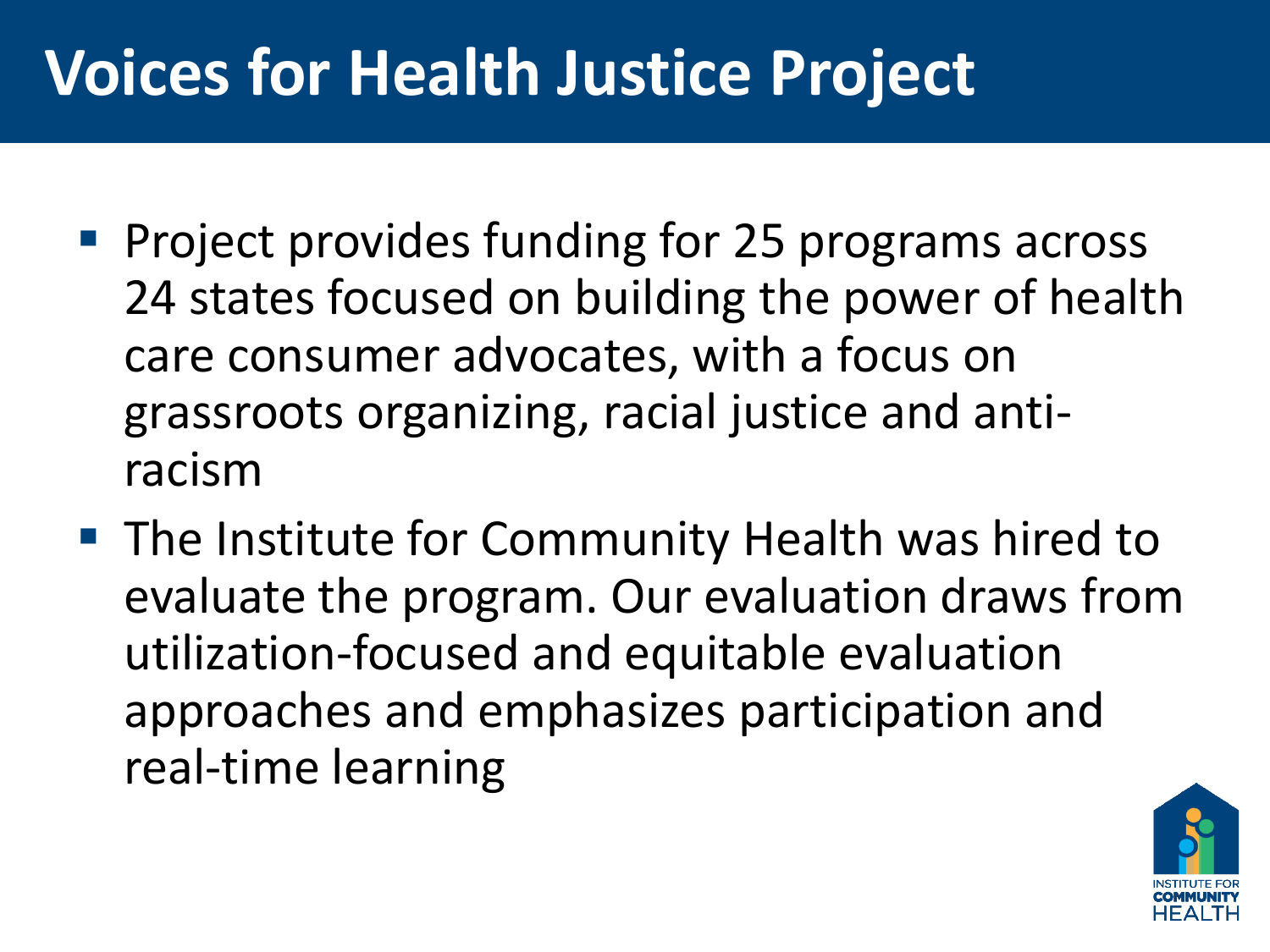## **Evaluation Planning Period**

- Between April and July 2021, ICH facilitated a participatory process with program partners and grantees to co-develop an evaluation plan for the Voices program
- One of our primary goals was to identify ways to work with program participants to design and implement our evaluation

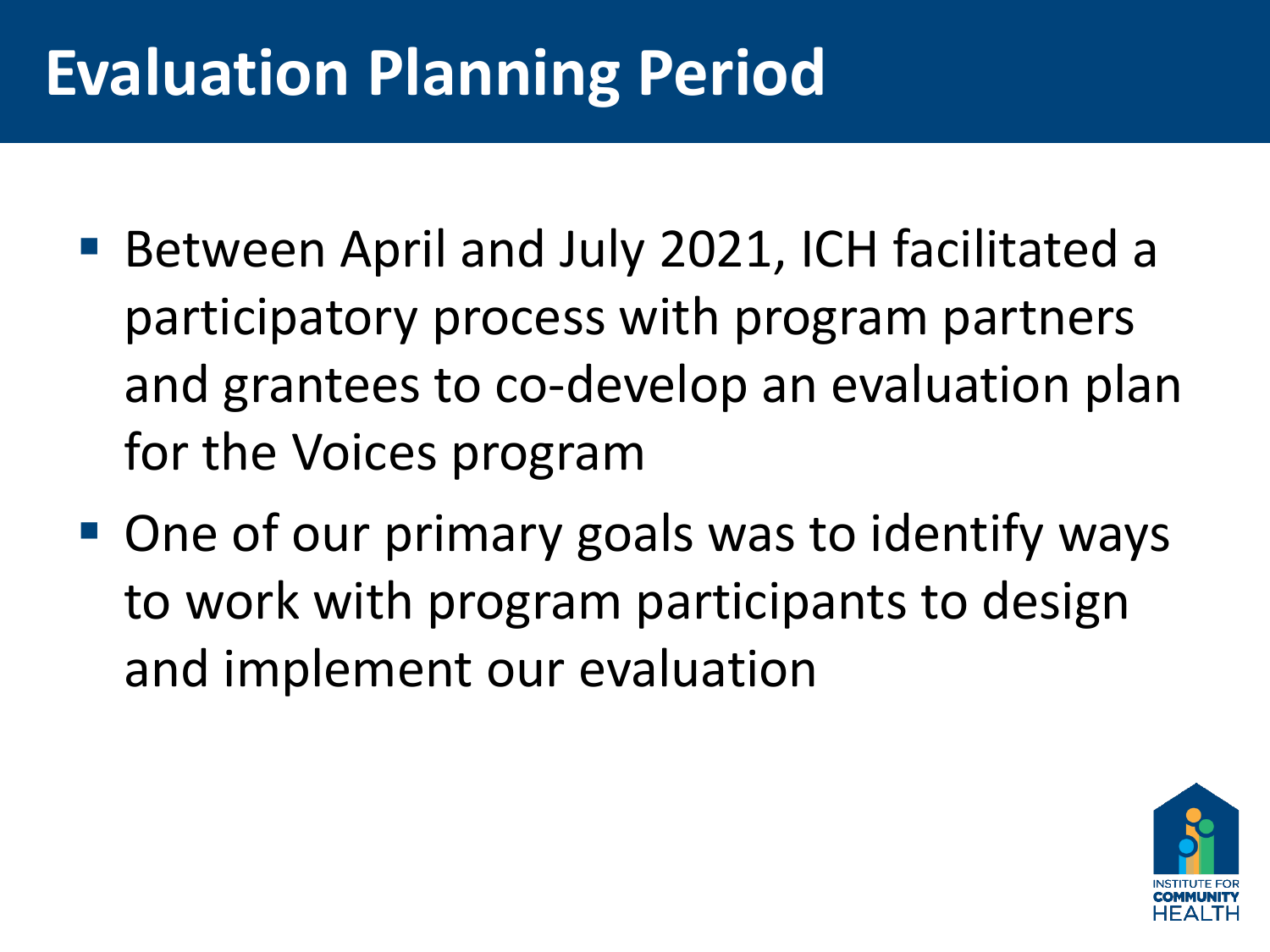## **Evaluation Planning Period**

- We formed an Evaluation Advisory Committee (EAC) composed of individuals from across the 25 programs
- EAC members discussed progress and findings, reflected strategically on next steps, and identified necessary modifications to program and evaluation activities

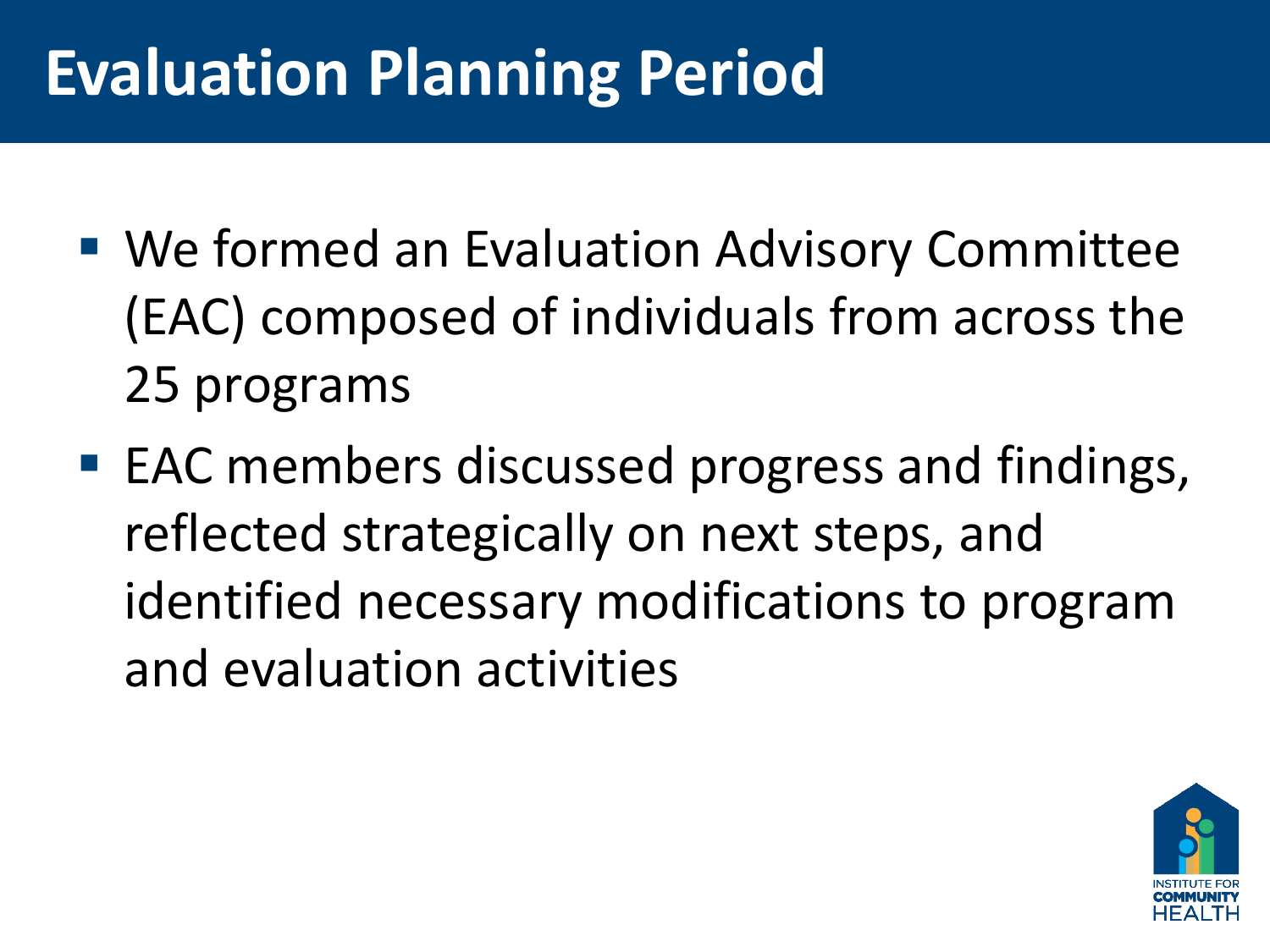## **Evaluation Advisory Committee**

- ICH shared a "job ad" with all grantees and subgrantees with information about the EAC, the time commitment and compensation
	- Received a lot of interest, and the committee ultimately had 19 participants during the planning period
- EAC members were asked to participate in 1 of 2 design sessions to help develop the logic model and evaluation plan, and attend monthly meetings

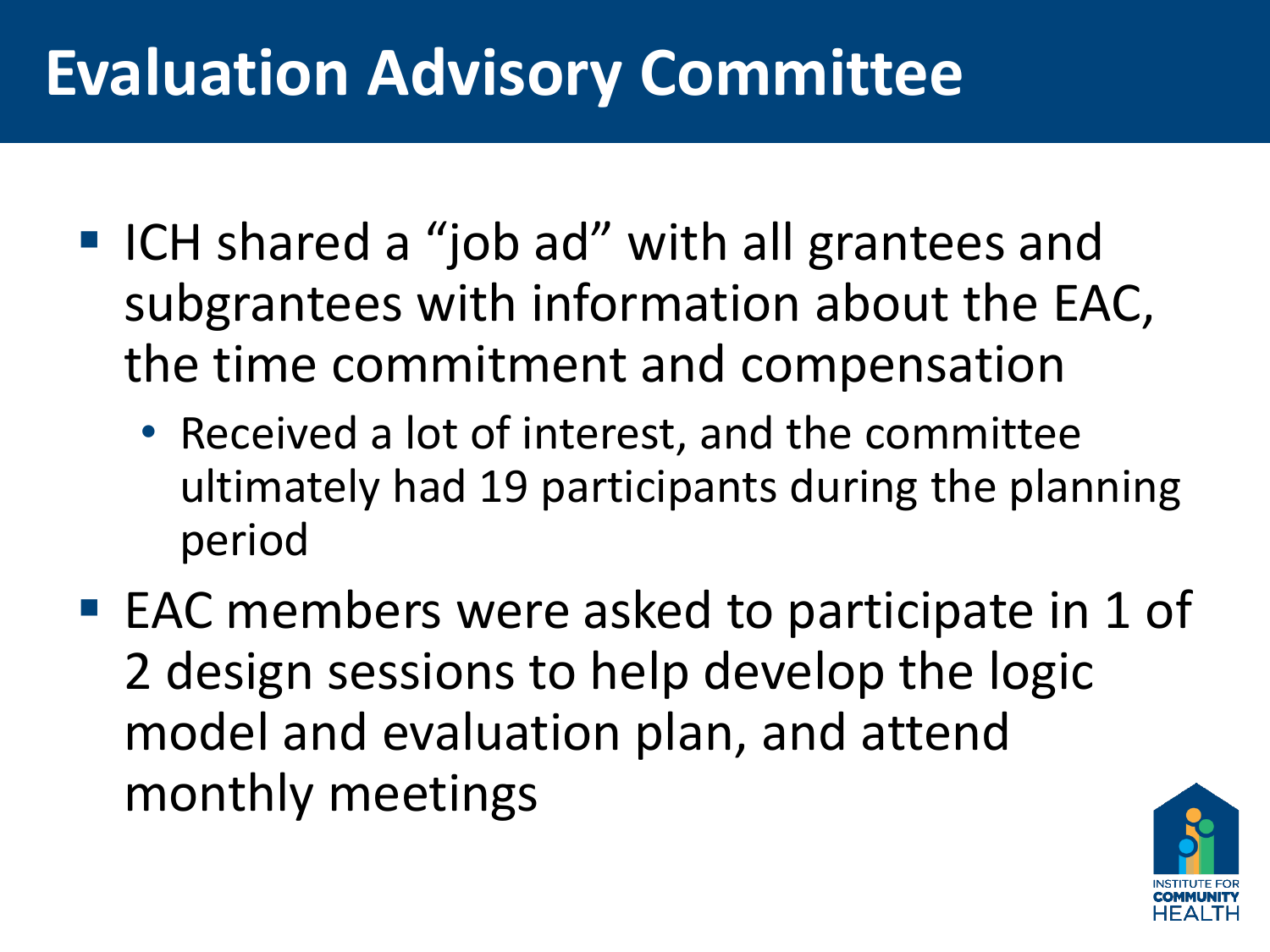# **Working with the EAC**

- EAC formed a strong working group, building relationships with ICH and with each other
- Challenged assumptions about participatory data collection
	- EAC members were happy to leave evaluation activities to ICH

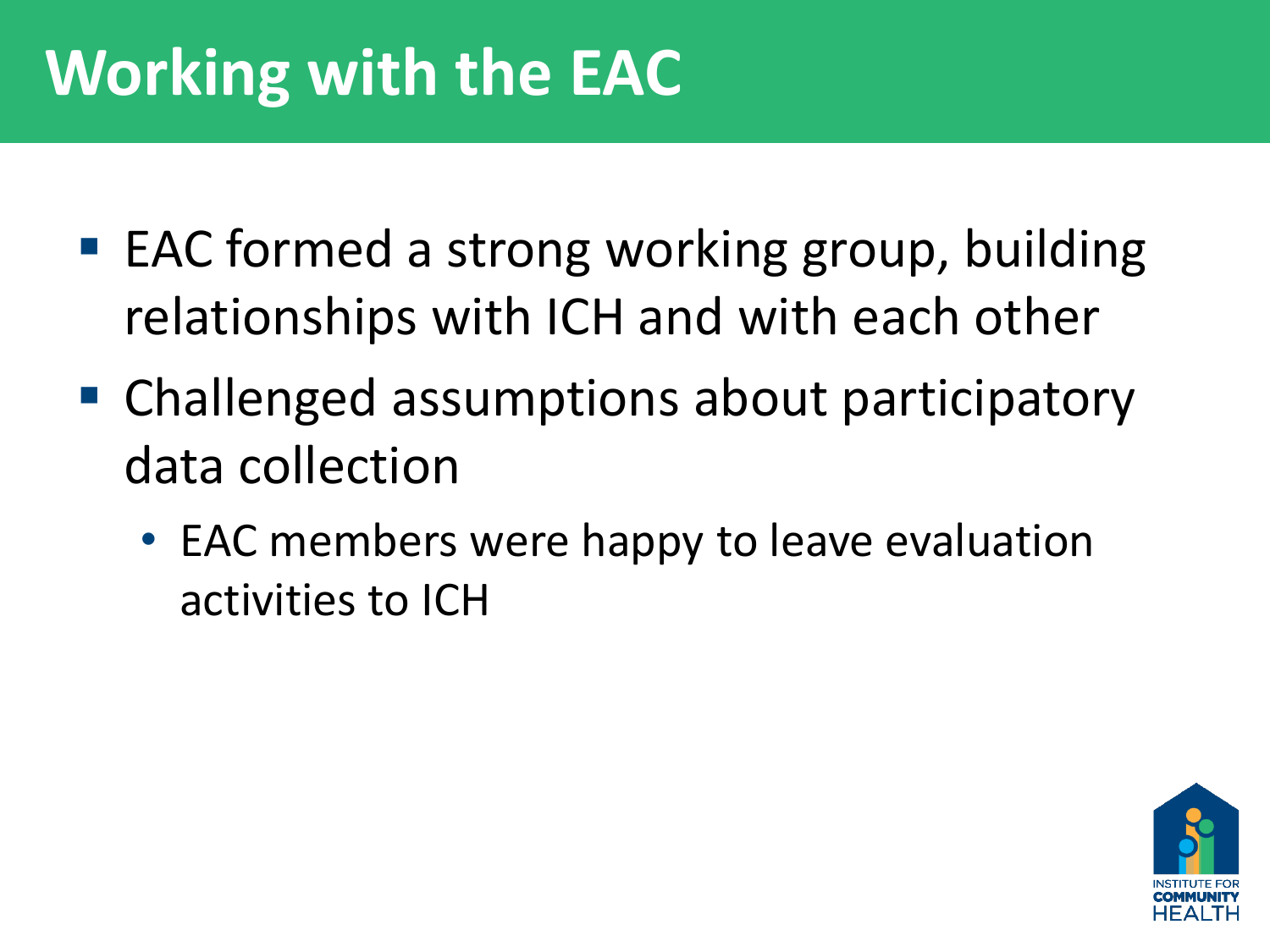# **Working with the EAC**

- Our evaluation is stronger for incorporating grantee perspectives from the beginning
- The EAC helped us understand how to conceptualize the program and community power
- Guided us to include things they felt were really important to understand

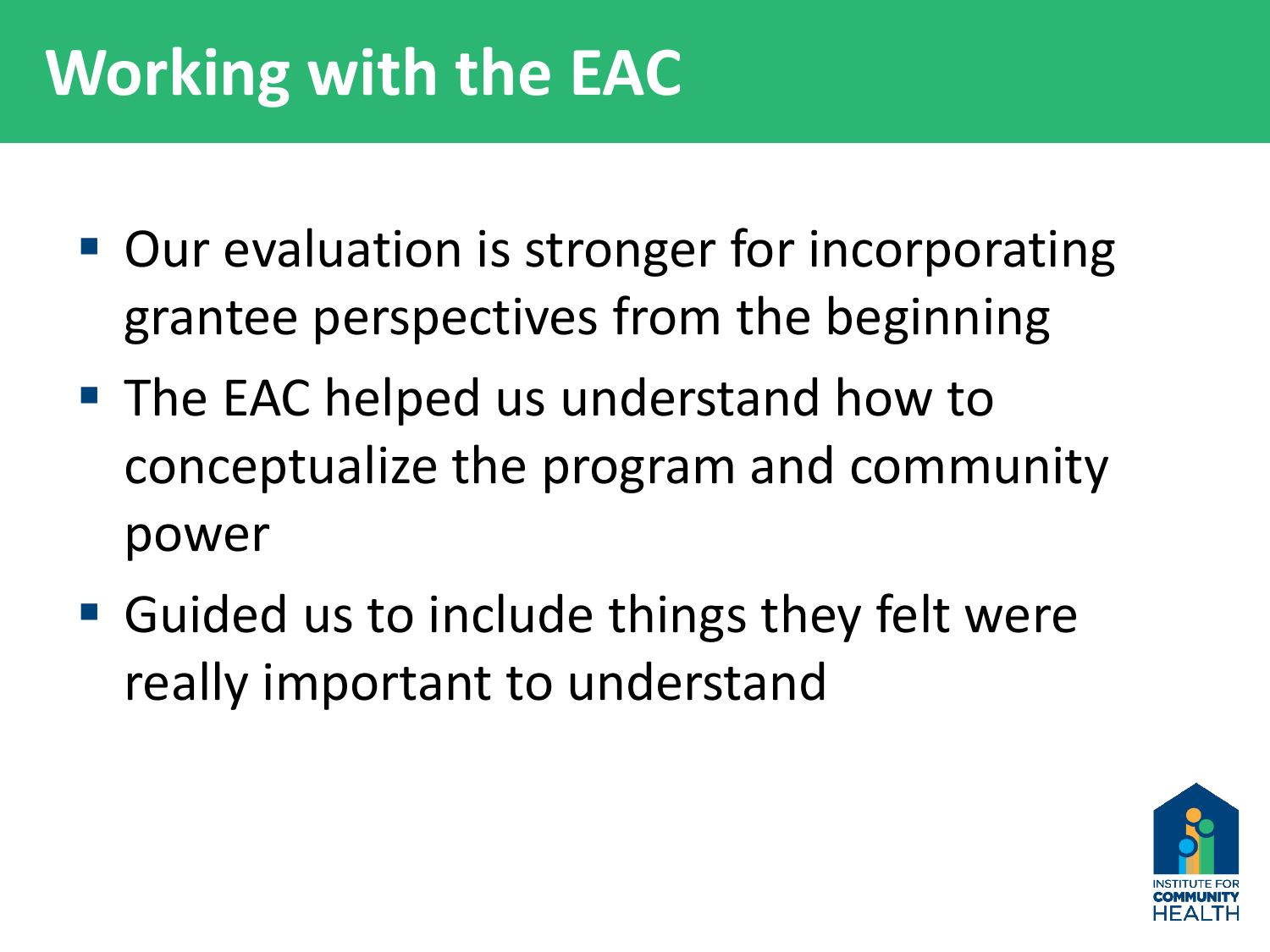#### **Lesson Learned: Committee Functioning**

- Building relationships is key
- It is important not to provide too much information too early
	- This created confusion about how the process would work
- Meetings should be somewhat unbounded, so everyone can contribute to shaping plans, but it is important to have some structure and sense of expectations